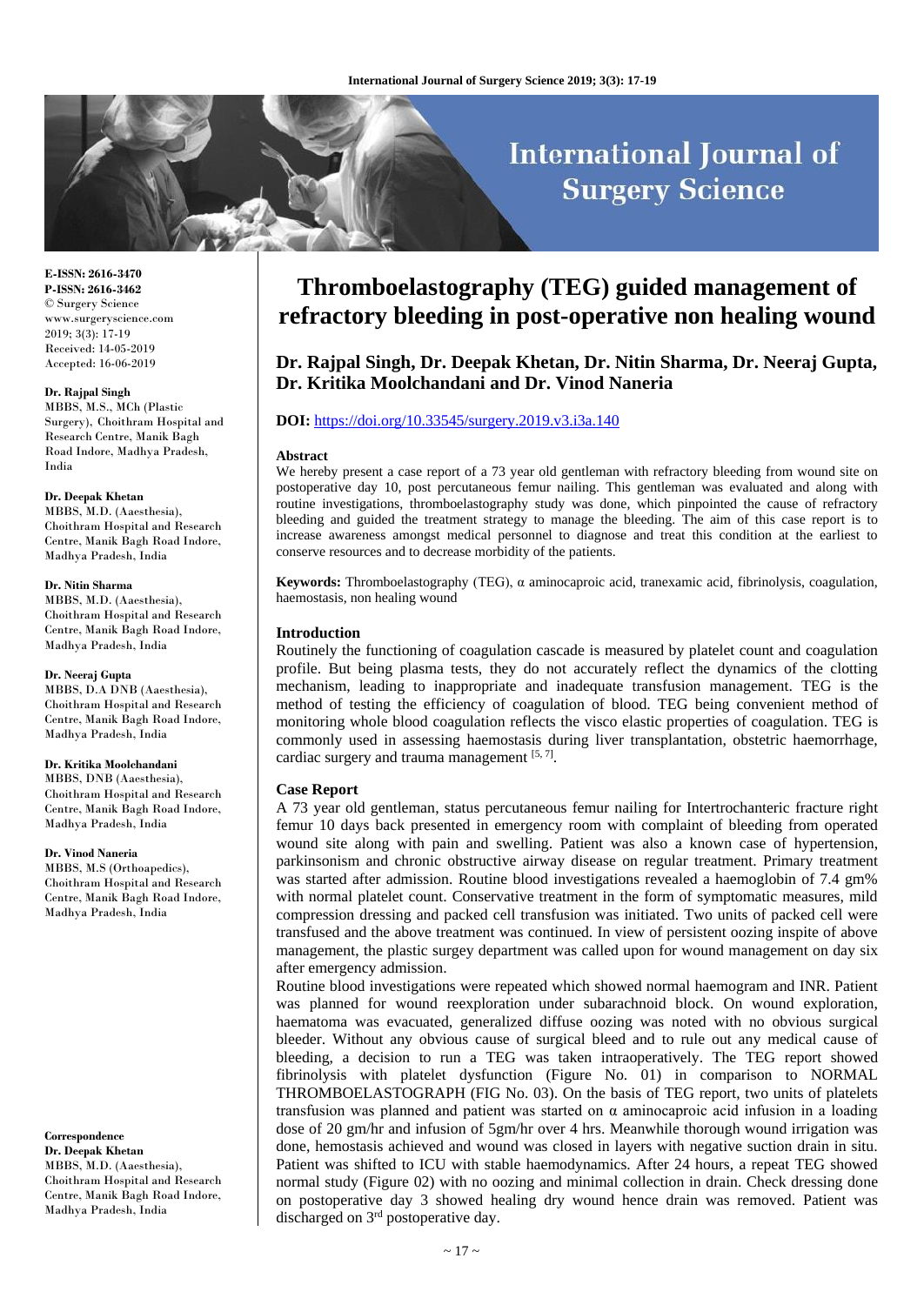

**Fig 1:** Intraoperative Teg Report



**Fig 2:** 24 Hrs after Teg Report



**Fig 3:** Teg Normal Graph